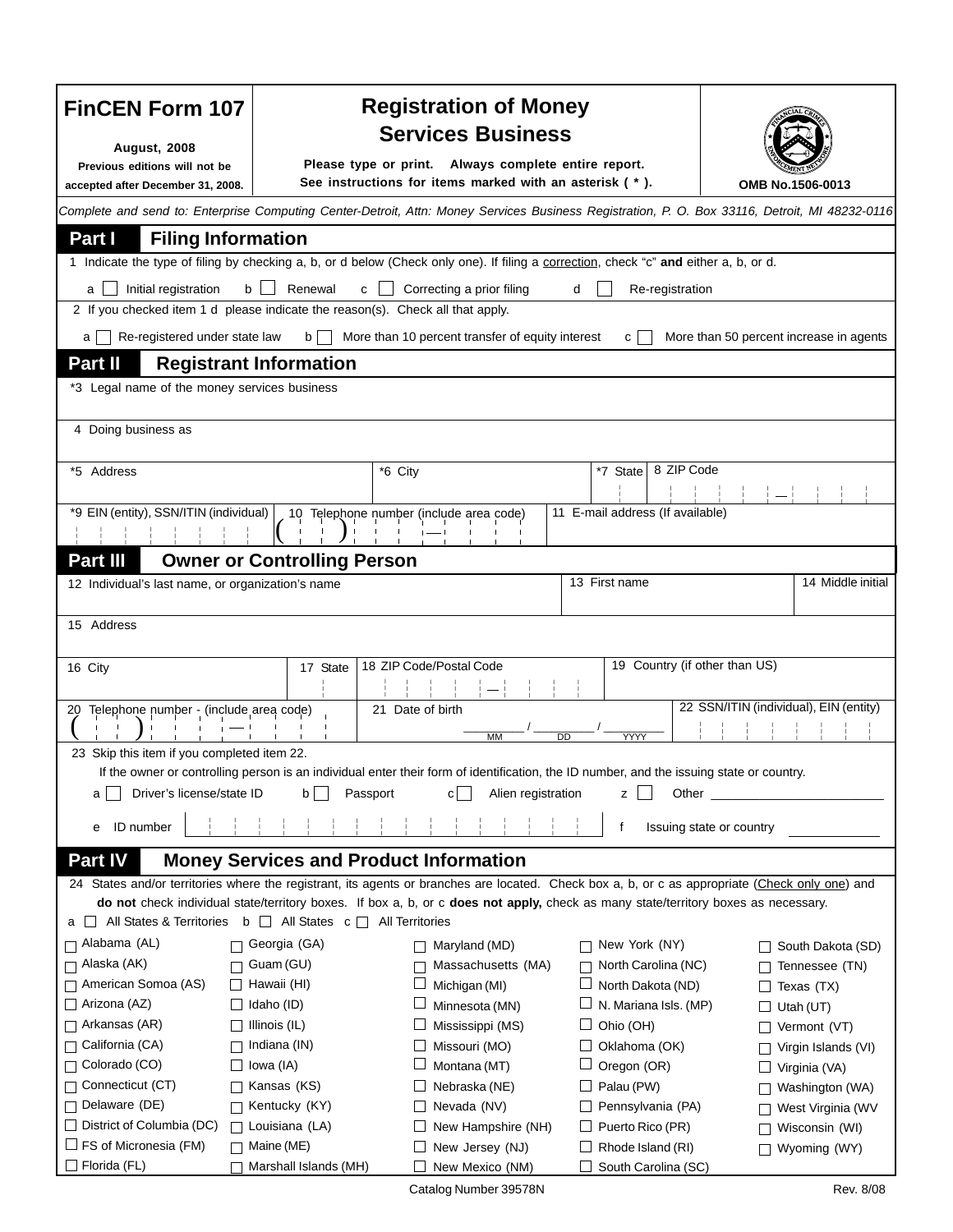| Part IV<br>(continued)                                                                                                                                                                                                                                                                                                                                                                                                                                                                                                                                                                                                                                                                | $\overline{2}$                        |  |  |  |
|---------------------------------------------------------------------------------------------------------------------------------------------------------------------------------------------------------------------------------------------------------------------------------------------------------------------------------------------------------------------------------------------------------------------------------------------------------------------------------------------------------------------------------------------------------------------------------------------------------------------------------------------------------------------------------------|---------------------------------------|--|--|--|
| 25 Enter the number of branches of the registrant. Reminder: do not separately register each branch.<br>See instructions for an explanation of the term "branch".                                                                                                                                                                                                                                                                                                                                                                                                                                                                                                                     |                                       |  |  |  |
| 26 Money services business activities of the registrant. Check as many as apply. See instructions for an explanation of the terms " issuer",<br>"seller", "redeemer", "check casher", and "money transmitter".                                                                                                                                                                                                                                                                                                                                                                                                                                                                        |                                       |  |  |  |
| Issuer of money orders<br>Issuer of traveler's checks<br>d<br>a                                                                                                                                                                                                                                                                                                                                                                                                                                                                                                                                                                                                                       | Currency dealer or exchanger          |  |  |  |
| Seller of money orders<br>Seller of traveler's checks<br>b<br>e                                                                                                                                                                                                                                                                                                                                                                                                                                                                                                                                                                                                                       | Check casher<br>h.                    |  |  |  |
| Redeemer of money orders<br>Redeemer of traveler's checks<br>f<br>C                                                                                                                                                                                                                                                                                                                                                                                                                                                                                                                                                                                                                   | Money transmitter<br>Ť.               |  |  |  |
| 27 Is any part of the registrant's money services business an informal value transfer system?<br>Yes<br>b<br>No<br>a<br>See the explanation of "money transmitter" in the instructions.                                                                                                                                                                                                                                                                                                                                                                                                                                                                                               |                                       |  |  |  |
| 28 Is any part of the registrant's money services business conducted as a mobile operation?<br>No<br>Yes<br>a<br>b                                                                                                                                                                                                                                                                                                                                                                                                                                                                                                                                                                    |                                       |  |  |  |
| 29 Enter the number of agents authorized to conduct each money services business activity. Do not include branches, or persons who are<br>solely employees. See instructions for an explanation of the term "agent".                                                                                                                                                                                                                                                                                                                                                                                                                                                                  |                                       |  |  |  |
| Traveler's check sales                                                                                                                                                                                                                                                                                                                                                                                                                                                                                                                                                                                                                                                                | e Currency exchange<br>or dealer      |  |  |  |
| Traveler's check redemption<br>b                                                                                                                                                                                                                                                                                                                                                                                                                                                                                                                                                                                                                                                      | f Check cashing                       |  |  |  |
| Money order sales<br>С                                                                                                                                                                                                                                                                                                                                                                                                                                                                                                                                                                                                                                                                | g Money transmission                  |  |  |  |
| Money order redemption<br>d                                                                                                                                                                                                                                                                                                                                                                                                                                                                                                                                                                                                                                                           |                                       |  |  |  |
| Part V<br><b>Primary Transaction Account for MSB Activities</b>                                                                                                                                                                                                                                                                                                                                                                                                                                                                                                                                                                                                                       |                                       |  |  |  |
| If the registrant has more than one transaction account for money services business activities check here.<br>30<br>See instructions for an explanation of the term "transaction account".<br>The registrant's primary transaction account is the one that has the greatest annual dollar amount of money services business activity.<br>In items 31 through 36 enter information about the registrant's primary transaction account for money services business activities.                                                                                                                                                                                                          |                                       |  |  |  |
| 31 Name of financial institution where the primary transaction account is held                                                                                                                                                                                                                                                                                                                                                                                                                                                                                                                                                                                                        |                                       |  |  |  |
| 32 Address                                                                                                                                                                                                                                                                                                                                                                                                                                                                                                                                                                                                                                                                            | 33 City                               |  |  |  |
| 34 State<br>35 ZIP Code                                                                                                                                                                                                                                                                                                                                                                                                                                                                                                                                                                                                                                                               | 36 Primary transaction account number |  |  |  |
| Part VI<br><b>Location of Supporting Documentation</b>                                                                                                                                                                                                                                                                                                                                                                                                                                                                                                                                                                                                                                |                                       |  |  |  |
| If the supporting documentation is kept at the U.S. location reported in Part II check here<br>and continue to Part VII.                                                                                                                                                                                                                                                                                                                                                                                                                                                                                                                                                              |                                       |  |  |  |
| Address<br>37                                                                                                                                                                                                                                                                                                                                                                                                                                                                                                                                                                                                                                                                         |                                       |  |  |  |
| 38 City                                                                                                                                                                                                                                                                                                                                                                                                                                                                                                                                                                                                                                                                               | 40 ZIP Code<br>39 State               |  |  |  |
| <b>Part VII</b><br><b>Authorized Signature</b>                                                                                                                                                                                                                                                                                                                                                                                                                                                                                                                                                                                                                                        |                                       |  |  |  |
| I am authorized to file this form on behalf of the money services business listed in Part II. I declare that the information provided is true, correct and<br>complete. I understand that the money services business listed in Part II is subject to the Bank Secrecy Act and its implementing regulations. See 31<br>CFR Part 103. The money services business listed in Part II maintains a current list of all agents, an estimate of its business volume in the coming<br>year, and all other information required to comply with 31 U.S.C. 5330 and the regulations thereunder. The signature of the owner, controlling<br>person or authorized corporate officer is mandatory. |                                       |  |  |  |
| 41 Signature                                                                                                                                                                                                                                                                                                                                                                                                                                                                                                                                                                                                                                                                          | 42 Print name                         |  |  |  |
| 43 Title                                                                                                                                                                                                                                                                                                                                                                                                                                                                                                                                                                                                                                                                              | 44 Date of signature                  |  |  |  |
|                                                                                                                                                                                                                                                                                                                                                                                                                                                                                                                                                                                                                                                                                       | MM<br>DD<br>YYYY                      |  |  |  |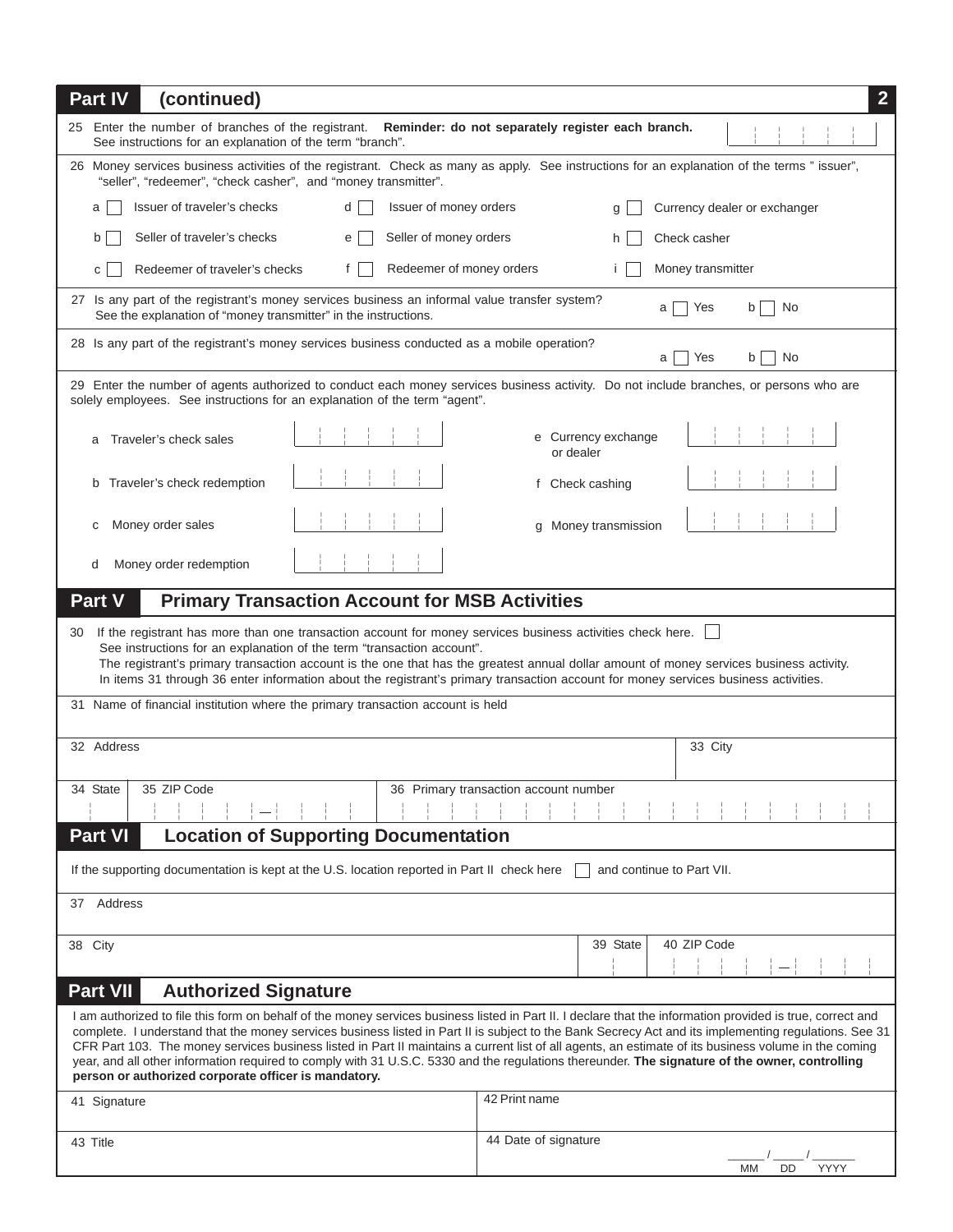# **General Information FinCEN Form 107a Registration of Money Services Business Instructions 1**

#### **Who Must Register**

Generally each money services business must register with the Department of the Treasury. This form must be used by a money services business (also referred to as an MSB) to register. However, not all MSBs are required to register. For example, if you are an MSB solely because you are an agent of another MSB, you are not required to register. The discussion below will help you determine whether or not you are an MSB that is required to register. For more information visit **www.msb.gov***.*

The term money services business includes: 1. Currency dealers or exchangers who exchange more than \$1,000 for any one customer on any day.

2. Check cashers who cash checks totaling more than \$1,000 for any one customer on any day.

3. Issuers of traveler's checks, money orders or stored value who issue more than \$1,000 in traveler's checks, money orders or stored value for any one customer on any day.

4. Sellers of traveler's checks, money orders or stored value who sell more than \$1,000 in traveler's checks, money orders or stored value for any one customer on any day.

5. Redeemers of traveler's checks, money orders or stored value who redeem more than \$1,000 in traveler's checks, money orders or stored value for any one customer on any day.

6. Money transmitters.

7. U.S. Postal Service.

The following are not required to register:

uired to register:<br>B solely because it serves<br>MSB. For example, a<br>that sells money orders<br>rders is not required to 1. A business that is an MSB solely because it serves as an agent of another MSB. For example, a supermarket corporation that sells money orders for an issuer of money orders is not required to register. This is true even if the supermarket corporation serves as an agent for two or more MSBs. However, an MSB that serves as an agent of another MSB and engages in MSB activities on its own behalf must register. For example, a supermarket corporation must register if, in addition to acting as an agent of the money order issuer, it provides check cashing or currency exchange services on its own behalf in an amount greater than \$1,000 for any one person on any day.

2. The United States Postal Service, any agency of the United States, of any state, or of any political subdivision of any state.

3. At this time, persons are not required to register to the extent that they issue, sell or redeem stored value. If, however, a money services business provides money services in addition to stored

value, the provision of stored value services does not relieve it of the responsibility to register, if required, as a provider of those other services.

For the regulatory definition of "money services business" see 31 CFR 103.11(n) and (uu).

The following terms are used in the form and instructions to describe a money services business:

1. An "agent" is a separate business entity from the issuer that the issuer authorizes, through written agreement or otherwise, to sell its instruments or, in the case of funds transmission, to sell its send and receive transfer services. A person who is solely an employee of the MSB is not an agent of that MSB.

2. A "branch" is an owned location of either an issuer or agent at which financial services are sold. An MSB should not separately register each of its branches. A mobile operation owned by an MSB is a branch of that MSB. The MSB's headquarters is not a branch. If the MSB has only one location, that location is not a branch.

3. A "check casher" is a person engaged in the business of providing cash to persons in return for a check.

4. A "currency dealer or exchanger" is a person who engages in the physical exchange of currency for retail customers.

5. "Informal value transfer system". See explanation of the term money transmitter.

or stored value<br>
3. A "check casher" is a person engaged in the *lnitial registration*:<br>
business of providing cash to persons in return for<br>
a check.<br>
Renewal: Each M<br>
lue for any one<br>
4. A "currency dealer or exchanger" 6. An "issuer" is the business that is ultimately responsible for payment of money orders or travelers checks as the drawer of such instruments, or a money transmitter that has the obligation to guarantee payment of a money transfer.

7. A "money transmitter" is a person that engages as a business in the transfer of funds through a financial institution.

Generally, acceptance and transmission of funds as an integral part of the execution and settlement of a transaction other than the funds transmission itself (for example, in connection with the bona fide sale of securities) will not cause a person to be a money transmitter.

An "informal value transfer system" is a kind of money transmitter. An informal value transfer system includes any person who engages as a business in an informal money transfer system or any network of people who engage as a business in facilitating the transfer of money domestically or internationally outside of the conventional financial institutions system.

8. A "person" is an individual, a corporation, a partnership, a trust or estate, a joint stock company, an association, a syndicate, joint venture, or other unincorporated organization or group, an Indian Tribe (as that term is defined in the Indian Gaming Regulatory Act), and all entities cognizable as legal personalities.

9. A "redeemer" is a business that accepts instruments in exchange for currency or other instruments for which it is not the issuer. You are not a redeemer if you take the instruments in exchange for goods or general services, provided that the amount of cash returned is not more than \$1,000 for any one customer on any day.

10. A "seller" is a business that issuers authorize, through written agreement or otherwise, to sell their instruments or their send and receive transfer services.

11. A "transaction account" is a deposit or account on which the depositor or account holder is permitted to make withdrawals by negotiable or transferable instrument, payment orders of withdrawal, telephone transfers, or other similar items for the purpose of making payments or transfers to third persons or others. Such terms include demand deposits, negotiable order of withdrawal accounts, savings deposit subject to automatic transfers, and share draft accounts. See 12 USC 461(b)(1)(c).

## **When to Register**

*Initial registration:*File the form within 180 days after the date the business is established.

*Renewal:*Each MSB must renew its registration every two years, on or before December 31. See 31 CFR 103.41(b)(2). For example, if an MSB registered on October 15, 2003, it must file a renewal by December 31, 2004, and then every 24 months thereafter (on or before December 31, 2006, then December 31, 2008, etc.). **Renewals must be submitted on a new Form 107. Photo copies of previously submitted forms or facsimiles will not be accepted for renewal purposes**

*Correction:* Use the form to correct a prior report. Complete Part I in its entirety and only those other entries that are being added or changed. Staple a copy of the prior report (or the acknowledgment from ECC-D if received) to the corrected report.

*Re-registration:*Refile a new registration form when one of the following events occurs:

- 1. a change in ownership requiring re-registration under state registration law;
- 2. more than 10 percent of voting power or equity interest is transferred (except certain publiclytraded companies) or;
- 3. the number of agents increases by more than 50 percent.

#### **Where to Register**

Send your completed form to:

**Enterprise Computing Center - Detroit Attn: Money Services Business Registration P.O. Box 33116 Detroit, MI 48232-0116**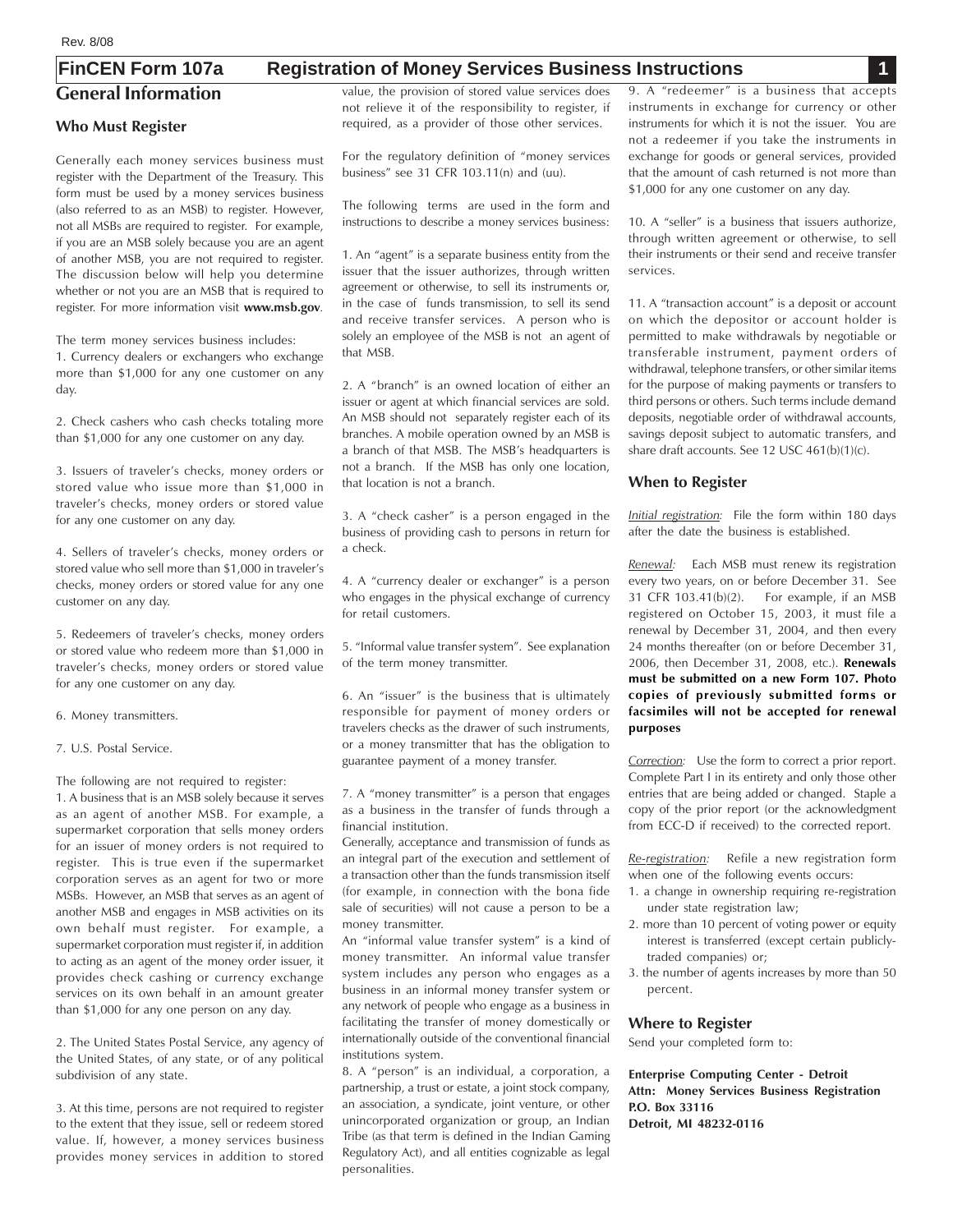## **FinCEN Form 107 Registration of Money Services Business Instructions 2**

The Enterprise Computing Center-Detroit (ECC-D) will send an acknowledgment of receipt to the registrant listed in Part II within approximately 60 days after the form is processed (See note below). ECC-D can respond to general questions over the phone at telephone (800) 800-2877.

## **General Instructions**

**NOTE: All items on FinCEN Form 107 should be completed fully and accurately. Items marked with an asterisk (\*) must be completed for the registration to be accepted, processed, and recorded. Acknowledgment letters will not be provided if these items are not complete.**

1. This form is available on the Financial Crimes Enforcement Network's web site for MSBs at www.msb.gov, or FinCEN's web site at www.fincen.gov, or by calling the IRS Forms Distribution Center at (800) 829-2437.

2. Unless there is a specific instruction to the contrary, leave blank any items that do not apply or for which information is not available.

3. Complete the form by providing as much information as possible.

4. Do not include supporting documents with this form.

5. Type or complete the form using block written letters.

6. Enter all dates in MM / DD / YYYY format where MM=month, DD=day, and YYYY=year. Precede any single number with a zero, *i.e*., 01,02, etc.

7. List all U.S. telephone numbers with area code first and then the seven-digit phone number, using the format (XXX) XXX-XXXX.

one numbers with area code<br>even-digit phone number,<br>XXX-XXXX.<br>ividual's name as last name,<br>initial (if known). If a lega<br>its name in the last name 8. Always enter an individual's name as last name, first name, and middle initial (if known). If a legal entity is listed, enter its name in the last name field.

9. Enter identifying numbers starting from left to right. Do not include spaces, dashes, or other punctuation. Identifying numbers include social security number (SSN), employer identification number (EIN), individual taxpayer identification number (ITIN), alien registration number, driver's license/state identification, foreign national identification, and passport number.

10. Enter all Post Office ZIP Codes from left to right with at least the first five numbers, or with all  $nine$  (ZIP + 4) if known.

11. Addresses: Enter the US permanent street address, city, two-letter state or territory abbreviation used by the U.S. Postal Service and ZIP Code (ZIP+4 if known) of the individual or

entity. A post office box number should not be used for an individual, unless no other address is available. For an individual, also enter any apartment number, suite number, or road or route number. If a P.O. Box is used for an entity, enter the street name, suite number, and road or route number. If the address of the individual or entity in PART III is in a foreign country, enter the city, province or state, postal code and the name of the country. Complete any part of the address that is known, even if the entire address is not known. If the address is in the United States leave country code blank.

# **Specific Instructions**

## **Part I Filing Information**

See "When to Register" in the General Information part of these instructions.

**Item 1--** Check either box a, b, or d (only one) for the type of filing. If this report corrects an earlier filing, check box **"c" and** either box a, b, or d.

**Item 2--** If you checked box 1d, please indicate the reason by checking boxes a, b, or c (check all that apply).

#### **Part II Registrant Information**

Enter the US State or Territory operating location.

the reason by checking boxes a, b, or c (check all Corporation......<br> **Part II Registrant Information** that apply).<br> **Part II Registrant Information** shares of a corp<br> **Part II Registrant Information** shares of a corp<br> **RA Item \*3--Legal name of the money services business.** Enter the full legal name of the registrant money services business as it is shown on the charter or other document creating the entity. For example, enter Good Hope Enterprises, Inc. when the money services business is Good Hope Enterprises, Inc. If a sole proprietorship, enter the business name of the proprietorship.

**Item 4-- Doing business as.** If applicable, enter the separate doing business as name of the registrant. For example, if Good Hope Enterprises, Inc., is doing business as "Joe's Check Cashing" enter in item 4, Joe's Check Cashing.

**Items \*5, \*6, \*7 and 8-- Address.** Enter the permanent United States address of the registrant's US operations that is being registered.

**Item \*9--EIN (entity), SSN/ITIN (individual).** If the registrant is an entity enter its employer identification number (EIN). If the registrant is an individual and a U. S. Citizen or an alien with a social security number, enter his/her SSN. If the registrant is an individual who is an alien and has an individual taxpayer identification number, enter his/her ITIN.

**Item 10-- Telephone number**. Enter the telephone number of the MSB listed in item 3.

**Item 11-- E-mail address (Optional).** If the MSB has an e-mail address please enter it here. An email address may be used to contact the MSB should questions arise regarding their registration.

#### **Part III Owner or Controlling Person**

**General:** Any person who owns or controls a money services business is responsible for registering the MSB. Only one registration form is required for any business in any registration period. If more than one person owns or controls the business, they may enter into an agreement designating one of them to register the business. The designated owner or controlling person must complete Part III and provide the requested information. In addition, that person must sign and date the form as indicated in Part VII. Failure by the designated person to register the business does not relieve any other person who owns or controls the business of the liability for failure to register the business.

An "Owner or Controlling Person" includes the following:

| <b>Registrant Business</b>             | Owner or           |
|----------------------------------------|--------------------|
|                                        | Controlling Person |
| Sole Proprietorship the individual who |                    |
|                                        | owns the business  |
|                                        |                    |
|                                        |                    |
|                                        |                    |
|                                        | shareholder        |

If two or more persons own equal numbers of shares of a corporation, those persons may enter into an agreement as explained above that one of those persons may register the business.

If the owner or controlling person is a corporation, a duly authorized officer of the owner-corporation may execute the form on behalf of the owner-corporation.

**Item 12--Individual's last name, or organization's name.** If the registrant is a publicly held corporation, it is sufficient to write "public corporation" in item 12. Where registrant is a public corporation, a duly authorized officer of the registrant must execute the form in Part VII.

**Items 13 to 22--**Enter the applicable information for the owner or controlling person. Their home address and phone number should not be used, unless a business address and phone number are unavailable.

**Item 23--Identification information.** If you completed item 22, you may omit this item. If you did not complete item 22, enter separately the form of identification, the ID number, and the issuing state or country. Do not provide "other" identification unless no driver's license/state ID, passport or alien registration number is available. "Other" identification includes any unexpired official identification that is issued by a governmental authority. If you check item 23z, give a brief description of the "other" identification.

#### **Part IV Money Services and Product Information**

**Item 24--States and/or territories where the registrant, its agents or branches are located.** Check box "a" for All States and Territories, "b"